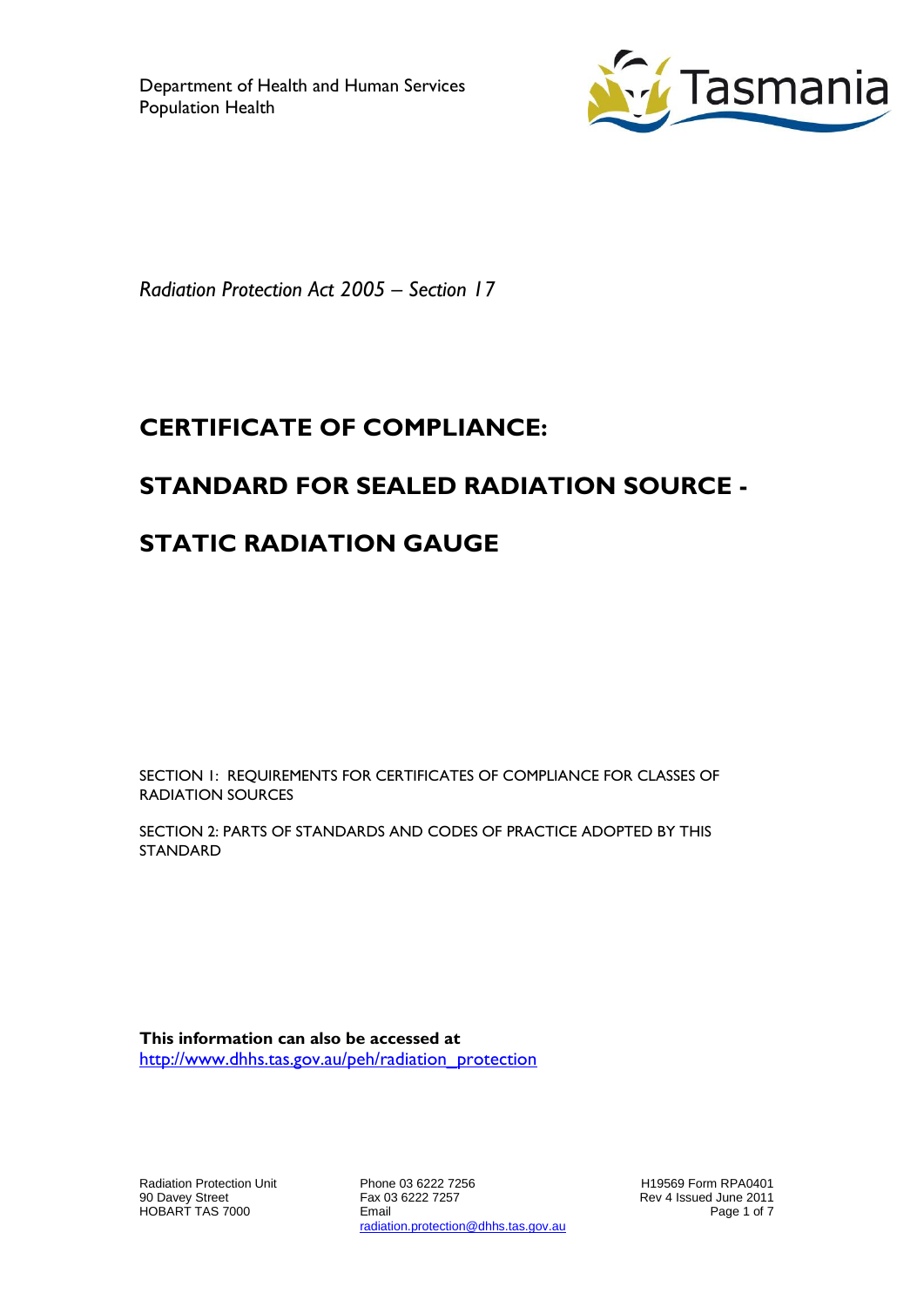#### **Section 1 –** REQUIREMENTS FOR CERTIFICATES OF COMPLIANCE FOR CLASSES OF RADIATION SOURCES.

**This Standard is to be used when assessing Radiation Sources, classified by Radiation Protection Act 2005 licences as "Sealed: density gauge" and "Sealed: level gauge", for the purpose of issuing a certificate of compliance.**

**In order for a certificate of compliance to be issued the Radiation Source must be shown to fully comply with the requirements in Section 2.**

**†Where an item was demonstrated to comply at the time of manufacture or supply, on going compliance for that item may be stated only if it is reasonable to assume there have been no changes, modifications, damage or unacceptable wear and tear to that item since the time of manufacture. Such items will be denoted by "†" in Section 2**

**The requirements in Section 2 are taken from the following:**

| <b>RPS 13</b> | Code of Practice for Safe Use of Fixed Radiation Gauges (2007). |  |  |
|---------------|-----------------------------------------------------------------|--|--|
|               |                                                                 |  |  |

- *RPS 2 Code of Practice - Safe transport of radioactive material (2001)*
- *RAR Regulatory Authority Requirements – Department of Health and Human Services*

H19569 Form RPA0401 Rev 4 Issued June 2011 Page 2 of 7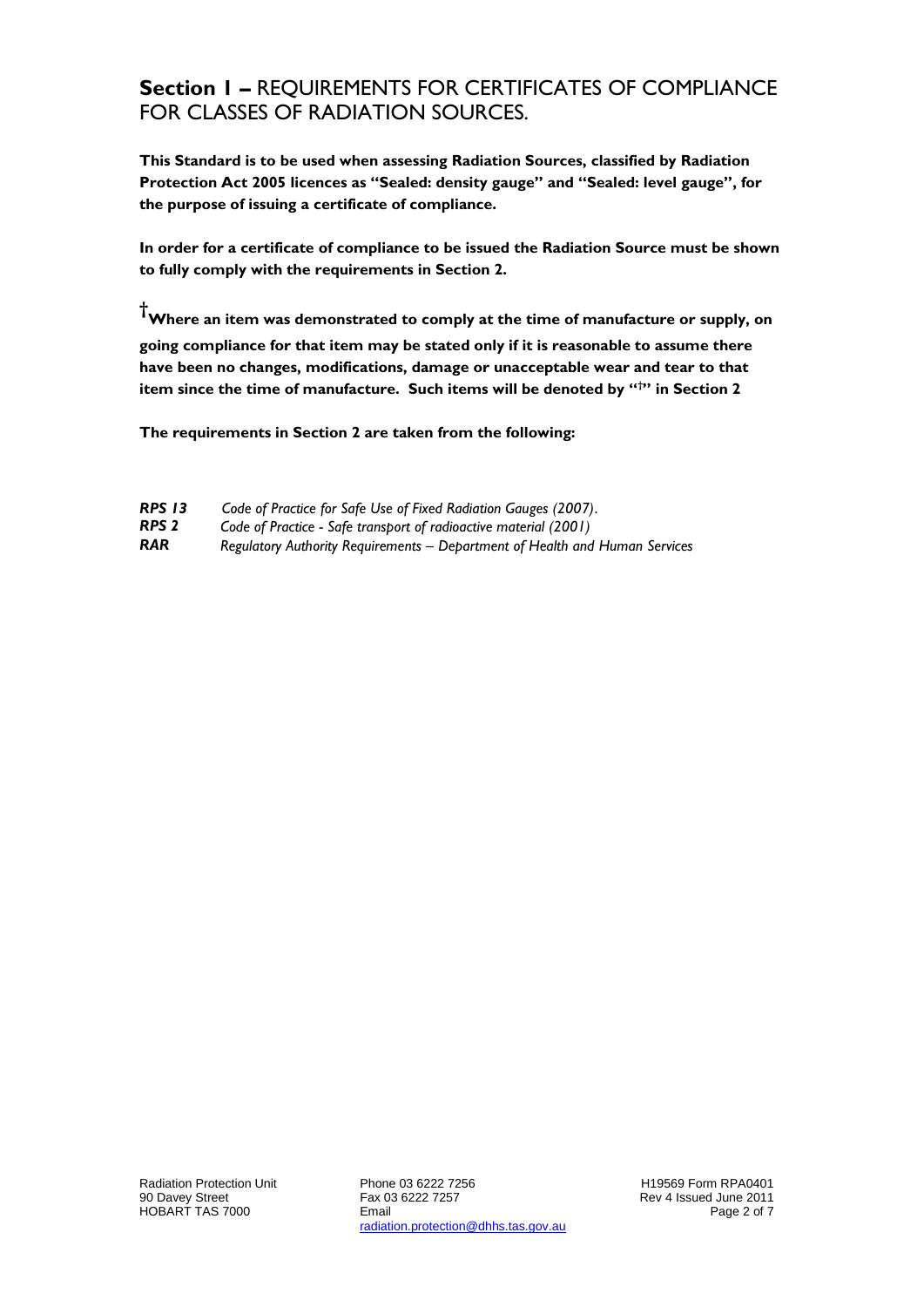#### **Section 2 –** PARTS OF STANDARDS AND CODES OF PRACTICE ADOPTED BY THIS STANDARD

| Radioactive material used in fixed radiation gauges must be appropriate                                                                                                                                                                                                                                                                                                                                                                                                                                                                                                                                                                        |
|------------------------------------------------------------------------------------------------------------------------------------------------------------------------------------------------------------------------------------------------------------------------------------------------------------------------------------------------------------------------------------------------------------------------------------------------------------------------------------------------------------------------------------------------------------------------------------------------------------------------------------------------|
|                                                                                                                                                                                                                                                                                                                                                                                                                                                                                                                                                                                                                                                |
| for the particular application, with regard to its activity, half-life, energy<br>and type of radiations emitted.<br>RPS 13 B1.1 (a)                                                                                                                                                                                                                                                                                                                                                                                                                                                                                                           |
| The radioactive source must not be a radioactive material of high<br>committed effective dose per unit of intake activity (Sv Bq-1), such as<br>those listed below, unless:<br>(i) it is necessary for the production of neutron radiation for the<br>particular gauging use; or<br>(ii) a radioactive material of low committed effective dose per unit of<br>intake activity, that produces radiation of the required type and energy<br>for the particular gauging application, is unavailable or is otherwise<br>impracticable for use as the source.                                                                                      |
| Radioactive materials of high committed effective dose per                                                                                                                                                                                                                                                                                                                                                                                                                                                                                                                                                                                     |
| unit of intake:                                                                                                                                                                                                                                                                                                                                                                                                                                                                                                                                                                                                                                |
| 210Pb, 210Po, 226Ra, 228Ra, 227Ac, 228Th, 230Th, 231Pa, 232U, 233U, 234U,                                                                                                                                                                                                                                                                                                                                                                                                                                                                                                                                                                      |
| 237Np, 238Pu, 239Pu, 240Pu, 241Pu, 242Pu, 241Am, 243Am, 242Cm, 243Cm,                                                                                                                                                                                                                                                                                                                                                                                                                                                                                                                                                                          |
| 244Cm, 245Cm, 246Cm, 249Cf, 250Cf, 252Cf                                                                                                                                                                                                                                                                                                                                                                                                                                                                                                                                                                                                       |
| RPS 13 B1.1 (b)                                                                                                                                                                                                                                                                                                                                                                                                                                                                                                                                                                                                                                |
| The radioactive material must be in a chemical and physical form that,<br>throughout the projected useful life of a fixed radiation gauge in which<br>it is used, will minimise:                                                                                                                                                                                                                                                                                                                                                                                                                                                               |
| (i) corrosion and build up of internal pressure; and                                                                                                                                                                                                                                                                                                                                                                                                                                                                                                                                                                                           |
| (ii) dispersal and solubility of the radioactive material if the source<br>capsule is ruptured.                                                                                                                                                                                                                                                                                                                                                                                                                                                                                                                                                |
| RPS 13 B 1.1 (c)                                                                                                                                                                                                                                                                                                                                                                                                                                                                                                                                                                                                                               |
| The radioactive material must not have an activity that is greater than<br>necessary to ensure that the fixed radiation gauge operates effectively<br>during its projected useful life and the activity will depend on the:<br>(i) effective radiation path length between the source and detector; and<br>(ii) detector sensitivity and the proposed conditions of its use, where<br>an allowance may be made for a 25% loss of detection sensitivity during<br>the lifetime of the fixed radiation gauge; and<br>(iii) shielding effects of intra-beam material; and<br>(iv) half-life of the radioactive material used.<br>RPS 13 B 1.1 (d) |
|                                                                                                                                                                                                                                                                                                                                                                                                                                                                                                                                                                                                                                                |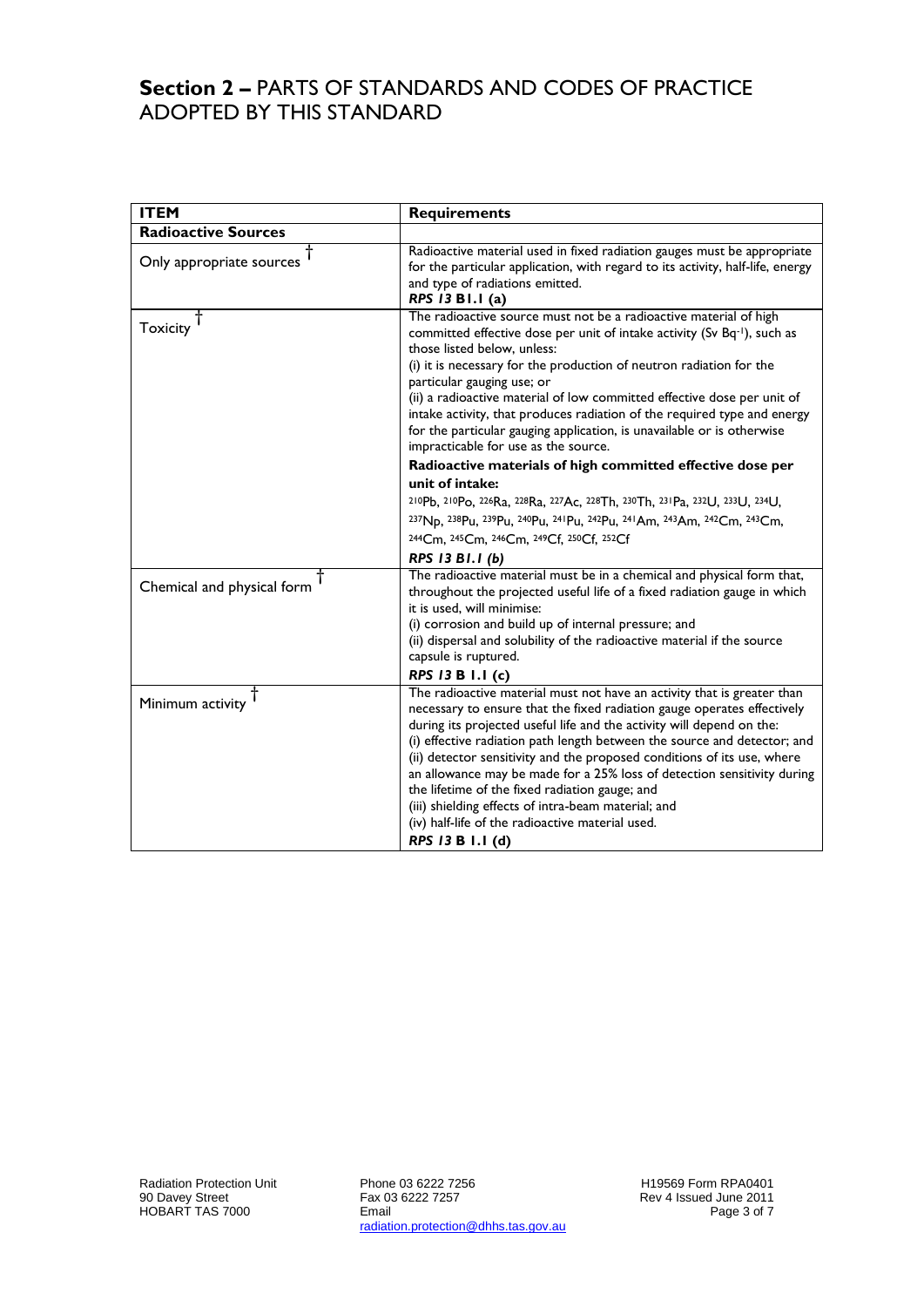| Radioactive source encapsulation | Each radioactive source used in a fixed radiation gauge must be:<br>(a) a sealed source of durable design and construction; and<br>(b) readily identifiable by use of appropriate markings and documentation.<br><b>RPS 13 B 2.1</b><br>The form and working life of each source used in a fixed radiation gauge must<br>be suitable for:<br>(a) the particular application; and<br>(b) the useful life of the fixed radiation gauge; and<br>(c) environmental conditions of its use.<br><b>RPS 13 B2.2</b><br>The outermost capsule of a radioactive source that is used in a gauge (located<br>inside a source container) must satisfy the American National Standard<br>N 452.1977 (NBS Handbook 126) if the source pre dates 2000.<br><b>RAR</b><br>For radioactive sources post 2000 they must satisfy ISO (International<br>Standard) 2919-1999(E); Note: A radioactive source that complies with the<br>'special form' design and test requirements of the IAEA (International Atomic<br>Energy Agency) would satisfy the ISO test requirements.<br><b>RPS 13 B 2.3</b> |
|----------------------------------|--------------------------------------------------------------------------------------------------------------------------------------------------------------------------------------------------------------------------------------------------------------------------------------------------------------------------------------------------------------------------------------------------------------------------------------------------------------------------------------------------------------------------------------------------------------------------------------------------------------------------------------------------------------------------------------------------------------------------------------------------------------------------------------------------------------------------------------------------------------------------------------------------------------------------------------------------------------------------------------------------------------------------------------------------------------------------------|
| <b>Source Containers</b>         |                                                                                                                                                                                                                                                                                                                                                                                                                                                                                                                                                                                                                                                                                                                                                                                                                                                                                                                                                                                                                                                                                |
| Construction requirements for a  |                                                                                                                                                                                                                                                                                                                                                                                                                                                                                                                                                                                                                                                                                                                                                                                                                                                                                                                                                                                                                                                                                |
| source container                 |                                                                                                                                                                                                                                                                                                                                                                                                                                                                                                                                                                                                                                                                                                                                                                                                                                                                                                                                                                                                                                                                                |
| Shielding with depleted uranium  | Radiation source containment that incorporates depleted uranium in<br>its construction must be durably marked to:<br>(a) warn of the presence of depleted uranium; and<br>(b) indicate the quantity incorporated; and<br>(c) provide information on the relevant physical (i.e. may<br>spontaneously catch fire when finely divided) and radiological safety<br>requirements.<br><b>RPS 13 C1.1</b>                                                                                                                                                                                                                                                                                                                                                                                                                                                                                                                                                                                                                                                                            |
| Useful beam aperture             | The useful beam aperture in the shielded container for a radioactive<br>source must be limited to a size no larger than necessary for the<br>effective operation of the gauge.<br><b>RPS 13 C1.2</b>                                                                                                                                                                                                                                                                                                                                                                                                                                                                                                                                                                                                                                                                                                                                                                                                                                                                           |
| Collimator requirements          | Where a collimator insert or diaphragm is required to limit the size of<br>the useful beam, such a modification must:<br>(a) only be fitted by the manufacturer or authorised service<br>representative; and<br>(b) not interfere with the effective operation of the gauge; and<br>(c) not reduce the shielding properties or other safety features of the<br>containment.<br><b>RPS 13 C 1.3</b>                                                                                                                                                                                                                                                                                                                                                                                                                                                                                                                                                                                                                                                                             |
| Means for terminating exposure   | A fixed radiation gauge must be fitted with:<br>$(a)$ a shutter; or<br>(b) a means of moving the source to a safe position; or<br>(c) a means of de-energising the radiation source.<br><b>RPS 13 C 1.4</b>                                                                                                                                                                                                                                                                                                                                                                                                                                                                                                                                                                                                                                                                                                                                                                                                                                                                    |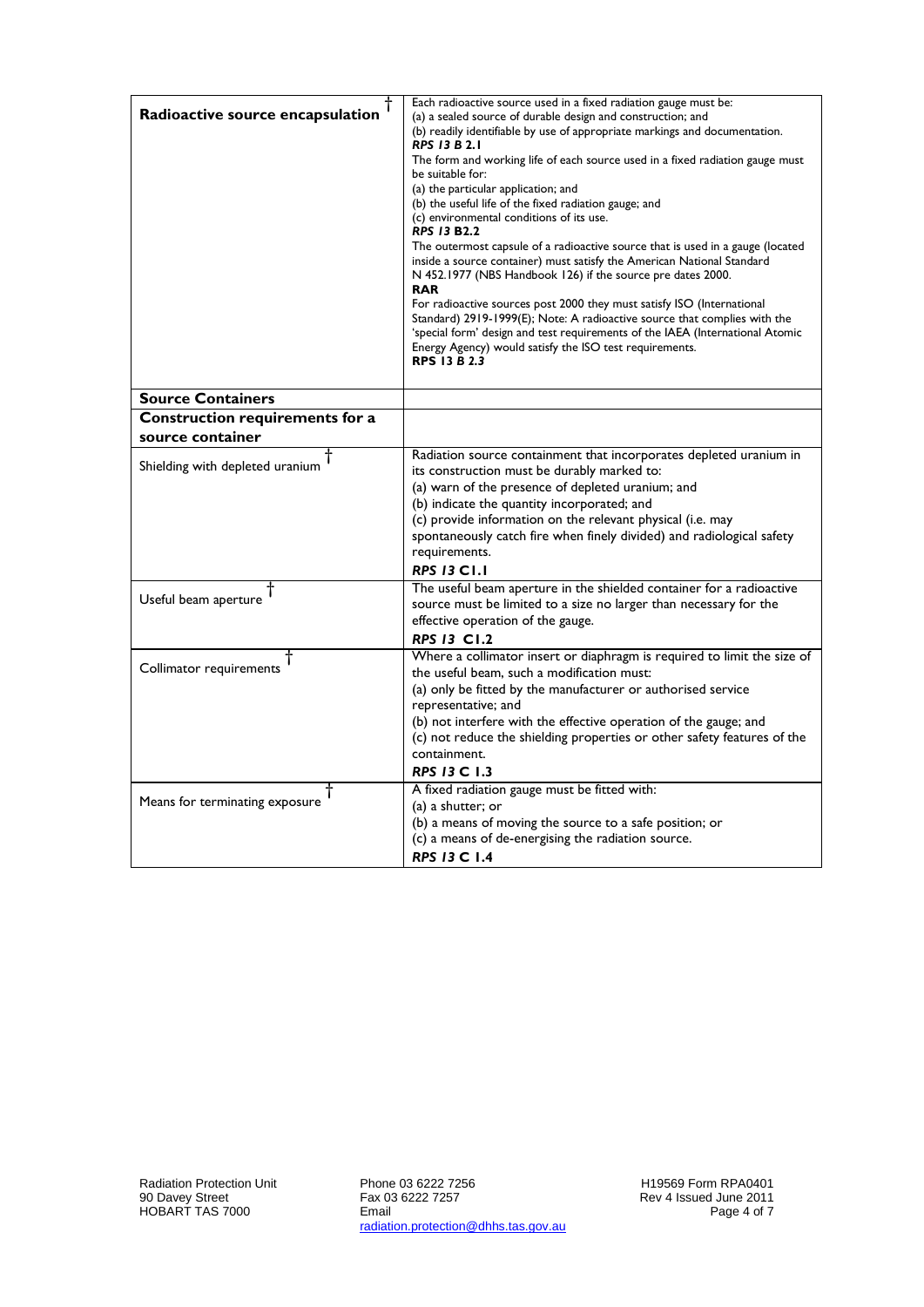| <b>Exposure rates</b>                   | When the source container is loaded with the source of greatest                                                                                                                                                                                                                                                                                                                                             |
|-----------------------------------------|-------------------------------------------------------------------------------------------------------------------------------------------------------------------------------------------------------------------------------------------------------------------------------------------------------------------------------------------------------------------------------------------------------------|
|                                         | activity for which it is designed, the radiation level must not exceed                                                                                                                                                                                                                                                                                                                                      |
|                                         | 500 µSv/h at any point 5 cm from the external surface and 10 µSv/h at                                                                                                                                                                                                                                                                                                                                       |
|                                         | any point I metre from its surface. Determination of these radiation                                                                                                                                                                                                                                                                                                                                        |
|                                         | levels is to be made with the shutter or source control mechanism in                                                                                                                                                                                                                                                                                                                                        |
|                                         |                                                                                                                                                                                                                                                                                                                                                                                                             |
|                                         | the beam off position.                                                                                                                                                                                                                                                                                                                                                                                      |
|                                         | <b>RPS 13 C2.3</b>                                                                                                                                                                                                                                                                                                                                                                                          |
| Source container resistant to heat      | The gauge must be designed so that any primary shielding material,<br>which has a melting point of less than 800 C, used in its construction:<br>(a) is entirely sealed within a durable metal vessel that has a melting<br>point of more than 800 C; and<br>(b) maintains the required effectiveness of the primary shield if the<br>shielding material is in a molten state.<br>RPS 13 C2.4 (a), (b), (c) |
| Temperature variation while source      | The source container must be designed to withstand variations of                                                                                                                                                                                                                                                                                                                                            |
|                                         | temperature to which it may be subjected in use, without                                                                                                                                                                                                                                                                                                                                                    |
| container is in use                     | deterioration either of containment or ease of operation of the                                                                                                                                                                                                                                                                                                                                             |
|                                         | shutter or source control mechanism that may be fitted; and with due                                                                                                                                                                                                                                                                                                                                        |
|                                         | consideration given to brittle fracture of the materials used.                                                                                                                                                                                                                                                                                                                                              |
|                                         | RPS 13 C 1.8 (a) (d)                                                                                                                                                                                                                                                                                                                                                                                        |
| Lifting attachments for the source      | The source container must be designed so that when any                                                                                                                                                                                                                                                                                                                                                      |
|                                         | incorporated lifting attachments are used in the intended manner, they                                                                                                                                                                                                                                                                                                                                      |
| container                               | do not impose damaging stresses on the structure of the source                                                                                                                                                                                                                                                                                                                                              |
|                                         | container, shielded tube housing or shielded enclosure.                                                                                                                                                                                                                                                                                                                                                     |
|                                         | RPS 13 C 1.8 (b)                                                                                                                                                                                                                                                                                                                                                                                            |
| Quality of welding and brazing used in  | Any welded, brazed or similar joint must:                                                                                                                                                                                                                                                                                                                                                                   |
| constructing the source container       | (a) be in accordance with published standards (AS2205.1 to                                                                                                                                                                                                                                                                                                                                                  |
|                                         | AS2205.10)                                                                                                                                                                                                                                                                                                                                                                                                  |
|                                         | <b>RPS 13 C 1.9</b>                                                                                                                                                                                                                                                                                                                                                                                         |
|                                         |                                                                                                                                                                                                                                                                                                                                                                                                             |
| Damage to the source container from     | The source container must be designed and constructed so that it                                                                                                                                                                                                                                                                                                                                            |
| vibration, acceleration and vibrational | can withstand the effects of all vibrations, acceleration and vibration                                                                                                                                                                                                                                                                                                                                     |
| resonance                               | resonance likely to arise during its use, without damage, or reduction                                                                                                                                                                                                                                                                                                                                      |
|                                         | in ease of operation of the shutter, where fitted, or source control<br>mechanism.                                                                                                                                                                                                                                                                                                                          |
|                                         | RPS 13 C 1.8 (c)                                                                                                                                                                                                                                                                                                                                                                                            |
|                                         | The source container must be constructed of materials that:                                                                                                                                                                                                                                                                                                                                                 |
| Compatibility of materials used in      |                                                                                                                                                                                                                                                                                                                                                                                                             |
| constructing the source container       | (a) are physically and chemically compatible with each other and,<br>where applicable, the materials of the radioactive sources that it is                                                                                                                                                                                                                                                                  |
|                                         | designed to contain; and                                                                                                                                                                                                                                                                                                                                                                                    |
|                                         | (b) can withstand the effects of prolonged irradiation without                                                                                                                                                                                                                                                                                                                                              |
|                                         | significant deterioration of any physical properties necessary for the                                                                                                                                                                                                                                                                                                                                      |
|                                         | safety of the gauge; and                                                                                                                                                                                                                                                                                                                                                                                    |
|                                         | (c) are resistant to corrosion or other physical or structural damage,                                                                                                                                                                                                                                                                                                                                      |
|                                         | which may occur during the use, transport and storage of the gauge.                                                                                                                                                                                                                                                                                                                                         |
|                                         | <b>RPS 13 C 1.10</b>                                                                                                                                                                                                                                                                                                                                                                                        |
| Manual and mechanical handling for the  | The source container must be provided with features to maintain                                                                                                                                                                                                                                                                                                                                             |
|                                         | safe:                                                                                                                                                                                                                                                                                                                                                                                                       |
| source containe                         | (a) manual handling, if it has a gross mass of 10 kilograms to 50                                                                                                                                                                                                                                                                                                                                           |
|                                         | kilograms; or                                                                                                                                                                                                                                                                                                                                                                                               |
|                                         | (b) mechanical handling, if it has a gross mass of greater than 50                                                                                                                                                                                                                                                                                                                                          |
|                                         | kilograms.                                                                                                                                                                                                                                                                                                                                                                                                  |
|                                         | <b>RPS 13 C 1.11</b>                                                                                                                                                                                                                                                                                                                                                                                        |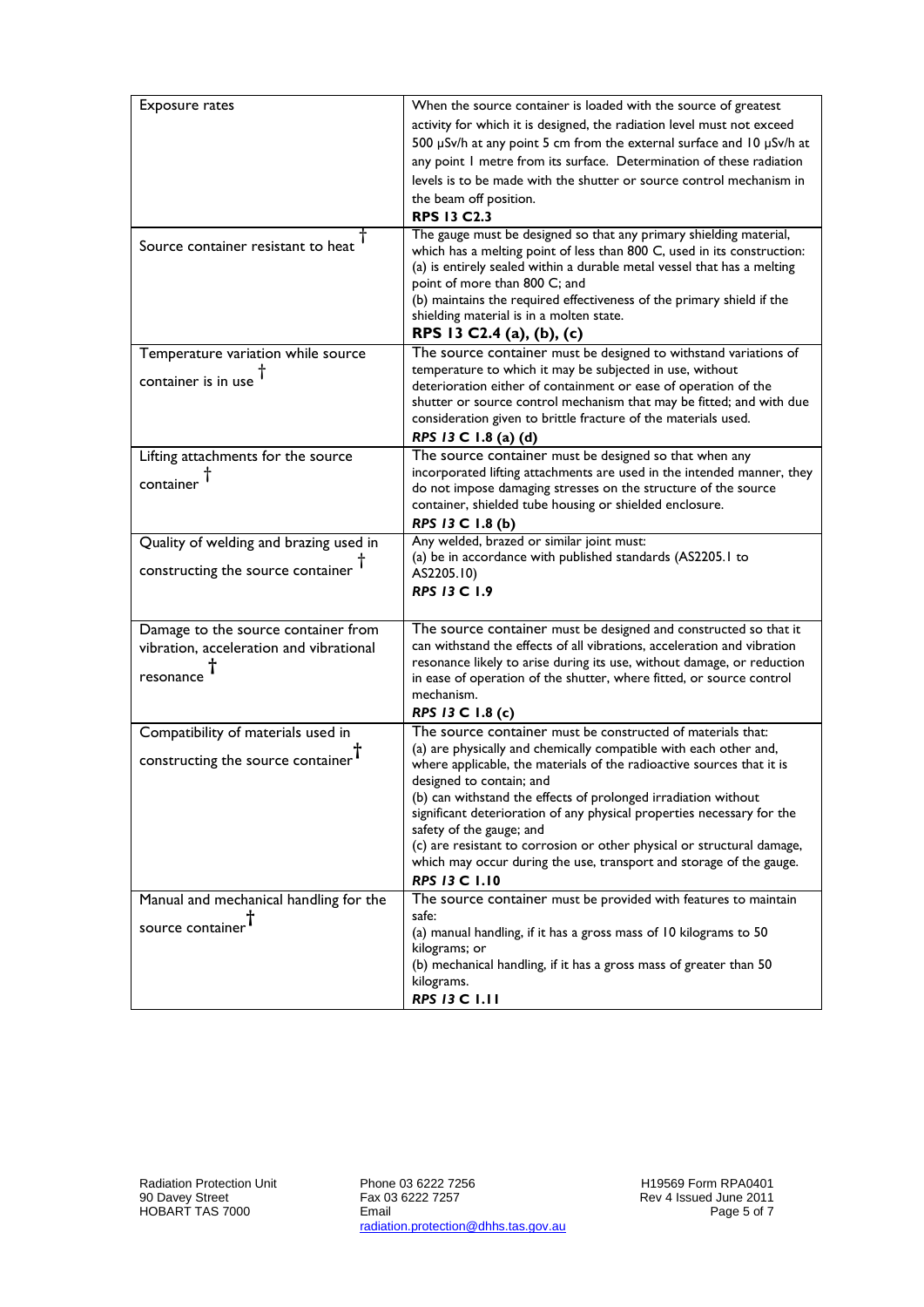| <b>Shutter</b>                                                         | A shutter or source control mechanism must be fitted.<br><b>RAR</b>                                                                                                                                                                                                                                                                                                                                                                                                                                                                             |
|------------------------------------------------------------------------|-------------------------------------------------------------------------------------------------------------------------------------------------------------------------------------------------------------------------------------------------------------------------------------------------------------------------------------------------------------------------------------------------------------------------------------------------------------------------------------------------------------------------------------------------|
|                                                                        | The shutter or source control mechanism and the associated<br>mechanism for its operation, must be designed, constructed and, if<br>necessary, protected by a rugged covering, so that its operation is not<br>adversely affected by corrosive substances, dust, moisture, other<br>contaminants, vibration or heat, to which<br>it may be exposed during its projected useful life.<br><b>RPS 13 C2.1</b>                                                                                                                                      |
| Mechanism to withstand tests of Annex<br>III and dust and corrosion T. | The shutter or source control mechanism, if fitted to the<br>source container, and the associated mechanism for manual or<br>power operation must be designed and constructed or encased<br>in a protective enclosure that they are adequate if subjected to<br>the relevant tests in Annex III to satisfy the test requirements<br>given there and their operation is not adversely affected by<br>corrosion, dust, moisture, vibration or heat that may be<br>present in the immediate environment of the gauge during its<br>projected life. |
| Lockable Shutter T                                                     | The shutter or source control mechanism must be:<br>(a) provided with an effective lock so that it can be secured in the<br>'beam off' position; and<br>(b) designed so that it cannot be locked in the 'beam on' position.<br>RPS 13 C2.2 (a), (b)                                                                                                                                                                                                                                                                                             |
| Quality of locks <sup>1</sup>                                          | Locks required for fitting to source containers must be designed,<br>constructed and mounted that they resist:<br>(a) forcible interference using common hand tools; and<br>(b) key cylinder picking.<br><b>RPS 13 C1.15</b>                                                                                                                                                                                                                                                                                                                    |
| Interlocked shutter may be required T                                  | If the gauge is on a continuously moving line, the shutter must<br>close when the line is stopped<br><b>RAR</b>                                                                                                                                                                                                                                                                                                                                                                                                                                 |
| Labels and markings required on<br>the source container                | Each label located on gauge be must be made of a material that can<br>withstand the long-term effects of corrosion and general exposure to<br>the environment in which it is to be used.<br>RPS 13 C 1.14                                                                                                                                                                                                                                                                                                                                       |
| Marked with trefoil and CAUTION or<br><b>WARNING</b>                   | The source container must be durably marked with a legibly<br>stamped or engraved label incorporating the trefoil radiation hazard<br>symbol followed by words of the general form:<br>"Radiation Source, Fixed radiation gauge".<br><b>RPS 13 C 1.12</b><br>The symbol and markings on the durable label specified above must be<br>black on a yellow background.<br><b>RPS 13 C 1.13</b>                                                                                                                                                      |